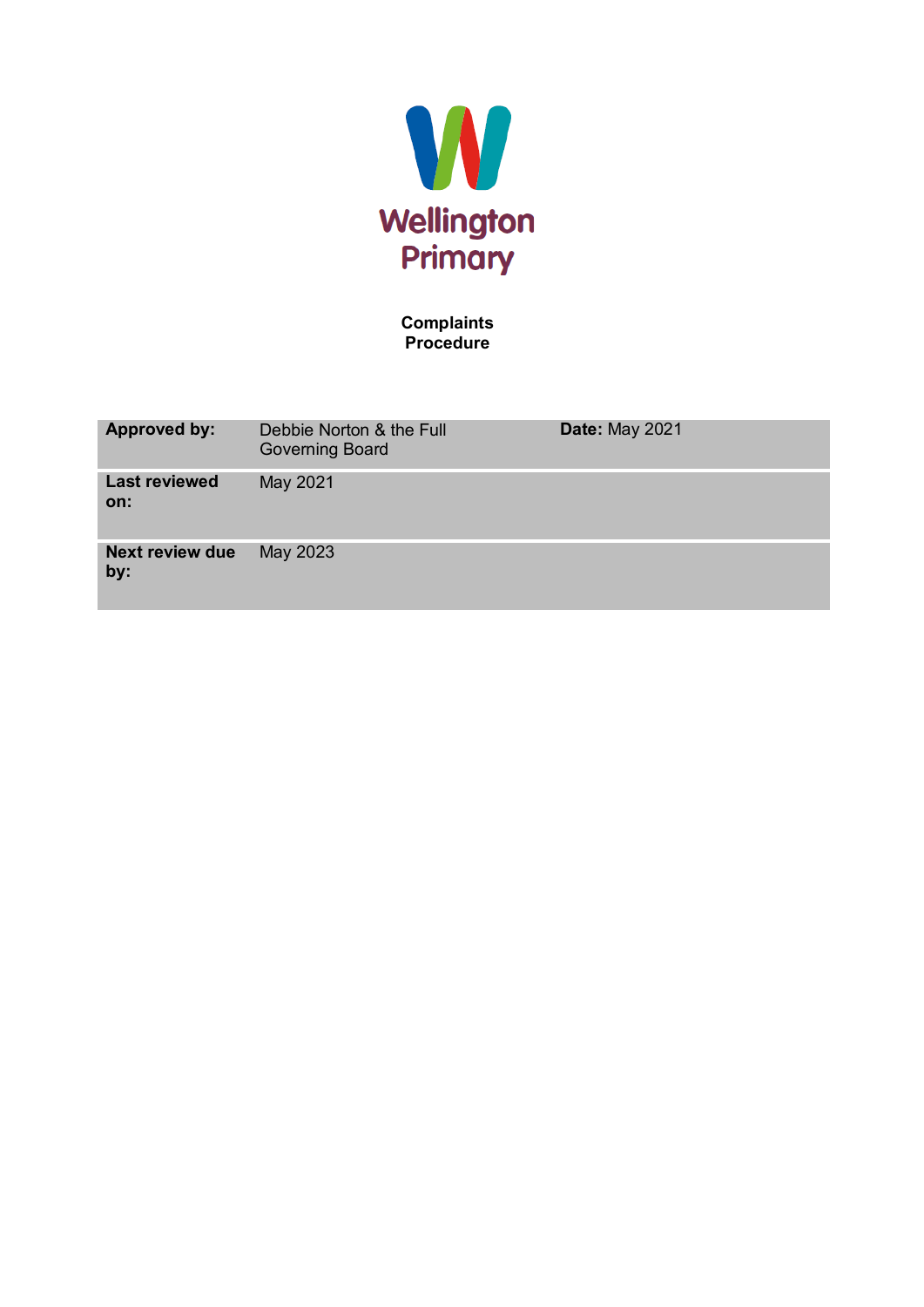# **Contents**

| 7. Stages of complaint (not complaints against the Headteacher or a governor)5 |  |
|--------------------------------------------------------------------------------|--|
|                                                                                |  |
|                                                                                |  |
|                                                                                |  |
|                                                                                |  |
|                                                                                |  |
|                                                                                |  |
|                                                                                |  |
| <b>Appendix Formal Complaint Form</b>                                          |  |

## <span id="page-1-0"></span>**1. Aims**

This policy aims to ensure that a concern, difficulty or complaint is managed sympathetically, efficiently and at the appropriate level and resolved as soon as possible. The school wishes to be fair to those concerned and to promote parents' and children' confidence in the school's ability to safeguard and promote welfare. The school will try to resolve every concern, difficulty or complaint in a positive way with the aim of putting right a matter which may have gone wrong and, where necessary, reviewing the school's systems and procedures in the light of the matters raised.

Our school aims to ensure that a concern or complaint is managed in a professional, fair and transparent manner. It will meet its statutory obligations when responding to complaints from parents of pupils at the school, and others.

When responding to complaints, we aim to:

- Be impartial and non-adversarial
- Facilitate a full and fair investigation by an independent panel, wherenecessary
- Address all the points at issue and provide an effective and prompt response
- Respect complainants' desire for confidentiality
- Treat complainants with respect
- Keep complainants informed of the progress of the complaints process
- Consider how the complaint can feed into school improvement evaluation processes

We try to resolve concerns or complaints by informal means wherever possible. The school recognises that a concern or difficulty which is not discussed and resolved quickly and fairly, can cause a breakdown in the relationship between the school and the individual or family concerned. Raising a concern or a complaint will never adversely affect a child's future at the school.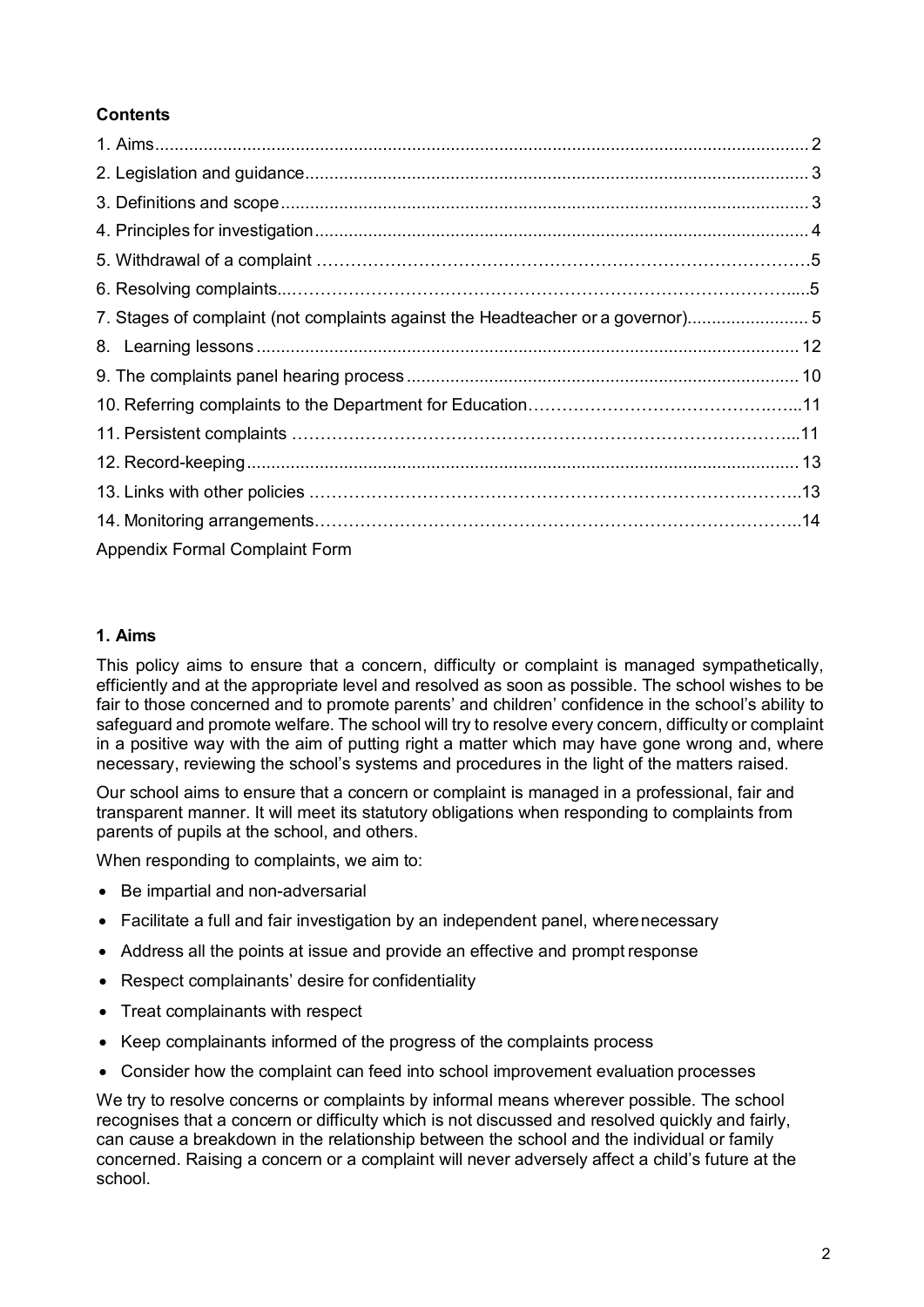Where it is not possible to resolve complaints or difficulties informally, this procedure provides a means by which matters can be investigated in a structured way. The school will aim to give the complainant the opportunity to complete the complaints procedure in full.

If there are justified lessons to be learned or improvements to be made following a complaint, we will do our best to implement these. To support this, we will ensure we publicise the existence of this policy and make it available on the school website.

# <span id="page-2-0"></span>**2. Legislation and guidance**

This document meets the requirements of Section 29 (1) of the *Education Act 2002*, which states that schools must have and make available a procedure to deal with all complaints relating to their school and to any community facilities or services that the school provides.

This policy and the handling of complaints within the school will take account of the *Equality Act 2010*, the *Data Protection Act 2018*, the *General Data Protection Regulations 2016* and the Freedom of Information Act 2000. In order to advance equality and eliminate any discrimination, the school will take all reasonable steps to meet the needs of those involved with a relevant protected characteristic. Further details can be found in the school's Equality Policy which can be found on the Wellington Primary School website.

In addition, it addresses duties set out in the *Statutory framework for the early years foundation stage* (DfE 2017) with regards to dealing with complaints about the school's fulfilment of Early Years Foundation Stage requirements.

The format and content of this policy is guided by the Schools complaint procedures: guidance for [maintained schools](https://www.gov.uk/government/publications/school-complaints-procedures) from the Department for Education (updated 2021).

# <span id="page-2-1"></span>**3. Definitions and scope**

The Department for Education (DfE) guidance explains the difference between a concern and a complaint.

A **concern** is defined as "an expression of worry or doubt over an issue considered to be important for which reassurances are sought".

The school will resolve concerns through day-to-day communication as far as possible.

A **complaint** is defined as "an expression or statement of dissatisfaction however made, about actions taken or a lack of action".

The school intends to resolve complaints informally where possible, at the earliest possible stage. There may be occasions when complainants would like to raise their concerns formally. This policy outlines the procedure relating to handling such complaints.

This policy does not cover complaints procedures relating to:

- Admissions
- Statutory assessments of special educational needs (SEN)
- Safeguarding matters
- Exclusion
- Whistle-blowing
- Staff grievances
- Staff discipline

Please see our separate policies for procedures relating to these types of complaint.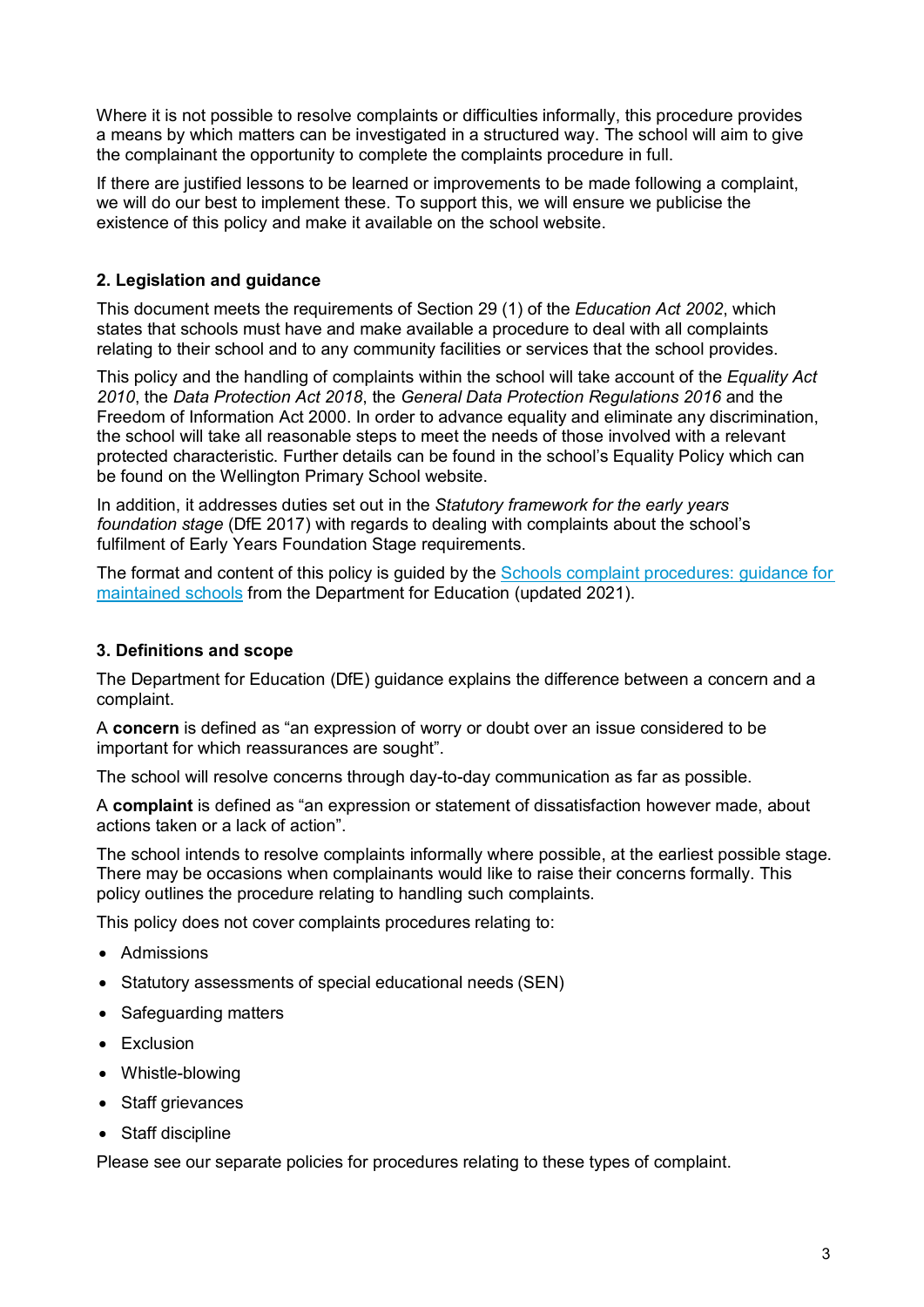## **3.1 Complaints from parents of children with special educational needs and disabilities (SEND)**

Arrangements for handling complaints about the school's support for children with special educational needs and disabilities (SEND) are within the scope of this policy. Such complaints should first be made to the class teacher and then to the Special Educational Needs Coordinator (SENDCO); they will then be referred to this complaints policy. Our SEND policy and information report includes information about the rights of parents of pupils with disabilities who believe that our school has discriminated against their child.

Complaints about services provided by other providers who use school premises or facilities should be directed to the provider concerned.

### **3.2 Complaints against the Headteacher or a governor**

Complaints made against the Headteacher should be directed to the Chair of Governors.

Where a complaint is against the Chair of Governors or any member of the Governing Board, it should be made in writing to the School Business Manager/Clerk to the Governing Board in the first instance.

This complaint will be acknowledged within **2 school days** by the relevant investigating individual, who will investigate with support from the Local Authority Governing Body section if relevant and provide a response within **10 school days**.

## <span id="page-3-0"></span>**4. Principles for investigation**

When investigating a complaint, we will try to clarify:

- what has happened:
- who was involved; and
- what the complainant feels would put things right.

We also intend to address complaints as quickly as possible. To achieve this, realistic and reasonable time limits are defined for actions within each stage.

Where further investigations are necessary new time limits will be set, and the complainant will be sent details of the new deadline with an explanation for the delay.

The school anticipates that complaints will be made as soon as possible after an incident arises and no later than 3 months afterwards. We will consider exceptions to this time frame in circumstances where there were valid reasons for not making a complaint at that time and the complaint can still be investigated in a fair manner for all involved.

During the process:

- all persons investigating and making decisions in relation to the matters raised will be impartial and will do so without bias (or apparent bias) to any party involved;
- all decisions will be made on a balanced and considered assessment of the information and justifiable evidence available;
- all decisions will be based upon logical conclusions, and not on mere speculation or suspicion; and
- all decisions will be supported by detailed reasons which will be disclosed to all parties involved.

All parties will be provided with all information and documentation pertinent to the matters raised, in line with data protection and GDPR. In order to maintain openness and fairness, covert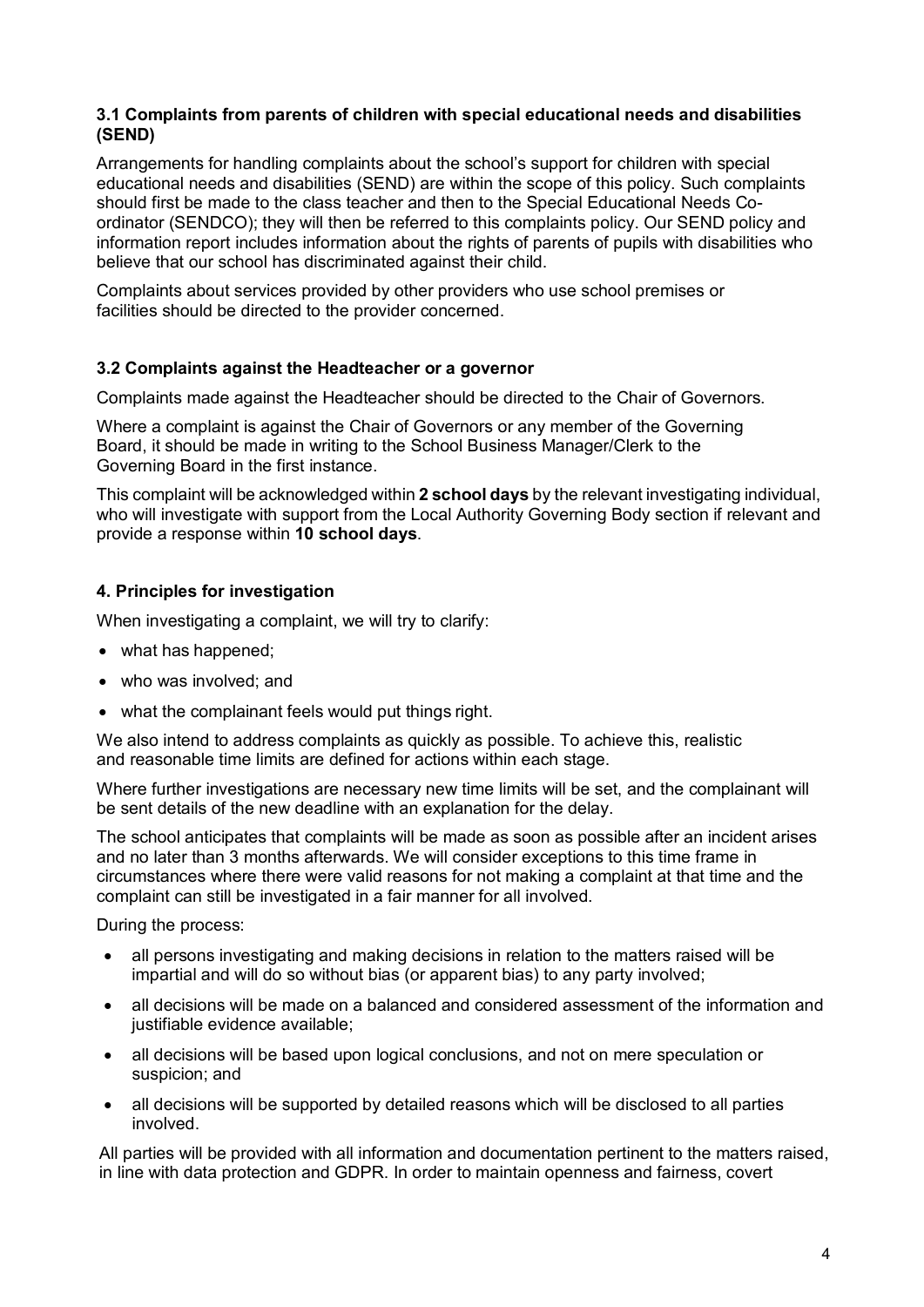recordings, or transcriptions of covert recordings, will NOT be accepted as evidence in any complaint investigation.

Where possible, complaints should be made within term time. We will consider complaints made outside of term time to have been received on the first school day after the holiday period.

We will not normally investigate anonymous complaints. However, the Headteacher or Chair of Governors, if appropriate, will determine whether the complaint warrants an investigation.

In accordance with equality law, we will consider making reasonable adjustments if required, to enable complainants to access and complete this complaints procedure. For instance, providing information in alternative formats, assisting complainants in raising a formal complaint or holding meetings in accessible locations. *Please inform us if you require any additional measures.*

In order for complaints to be resolves as quickly and fairly as possible, the school requests that the complainant/s do not discuss complaints publicly or via social media. Complaints will be dealt with confidentially for those involved. We expect complainants to observe confidentiality also.

### **5. Withdrawal of a complaint**

If a complainant wants to withdraw their complaint, we will ask them to confirm this in writing (with third party assistance if required).

#### **6. Resolving complaints**

At each stage in the procedure, we want to resolve the complaint. Please note that if the facts cannot be established without doubt, the complaint cannot be upheld.

The possible outcomes are:

- that the complaint is upheld in whole or in part; or
- dismissal of the complaint in whole or in part.

In addition, we may offer one or more of the following:

- an explanation:
- an admission that the situation could have been handled differently or better;
- an explanation of the steps that have been or will be taken to help ensure that it will not happen again and an indication of the timescales within which any changes will be made;
- reassurance that we will review school policies in light of the complaint:
- an apology.

None of the above will constitute an admission of negligence or an acceptance of liability on behalf of the School.

#### **7. Stages of raising a concern or a complaint (not complaints against the Headteacher or a governor)**

A concern or complaint can be made in person, in writing or by telephone. They may also be made by a third party acting on behalf on a complainant, as long as they have appropriate consent to do so. Where a concern or complaint is made verbally, it will be recorded on the form attached and verified with the complainant.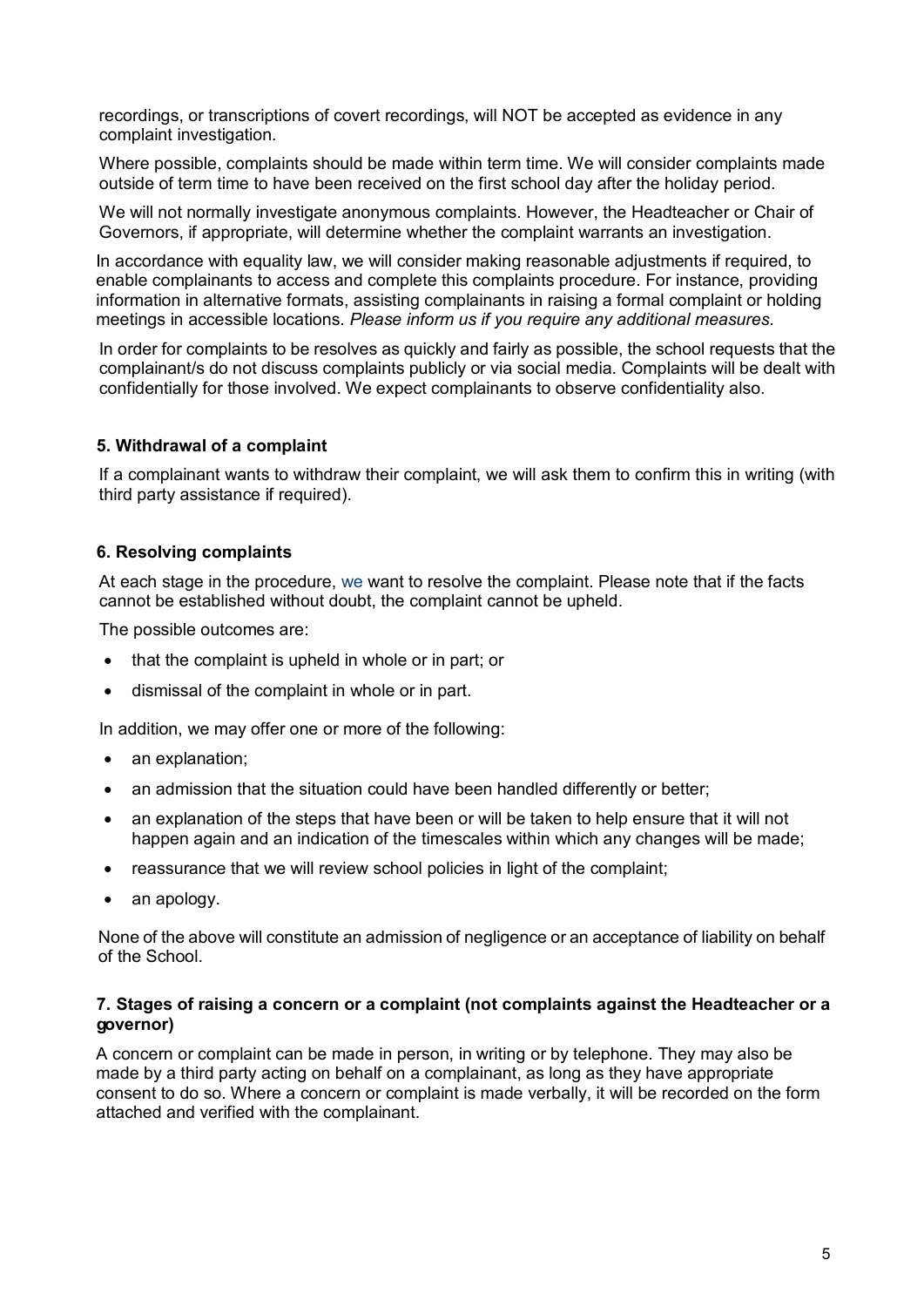## **Stage 1: Raising a concern**

A concern is not a formal complaint. The school will resolve concerns through day-to-day communication as far as possible. The school will make every effort to resolve the matter quickly. It may be the case that the provision or clarification or information will resolve the issue.

- 1. The concern should be raised as soon as possible with the relevant class teacher, either in person or by letter, telephone or email. If it is unclear who to contact or how to contact them, please contact the school office.
- 2. Although not a formal complaint, a record will be made of the concern when raised.
- 3. The school will acknowledge the concern within **2 school days** from receipt.
- 4. If necessary, an investigation will be made or information will be gathered and a response provided within **10 school days** from receipt.
- 5. At any stage, if suitable, a meeting will be offered with a member of the senior management team as appropriate.

If the concern is not resolved informally, the complainant may choose to escalate it to a formal complaint.

### **Stage 2: Formal complaint to the Headteacher**

1. A complaint can be made in person, in writing (via letter or email) or by telephone. It is recommended that the complainant uses the form attached to this policy. If you require help completing the form, please contact the school office. You can also ask a third-party organisation such as Citizens Advice for assistance. Where a verbal complaint is made, it will be recorded on the form attached and confirmed with the complainant.

The basis of the complaint should be defined and all details given such as relevant dates, times, and the names of witnesses of any events, alongside copies of any relevant documents. The complainant should also state what they feel would resolve the complaint.

*Note: The Headteacher may delegate the investigation to another member of the school's senior leadership team but not the decision to be taken.*

2. The Headteacher (or designated member of the senior leadership team) may call a meeting with the complainant to clarify concerns and seek a resolution. The complainant may be accompanied to this meeting and should inform the school of the identity of their companion 2 school days in advance.

In certain circumstances, the school may need to refuse a request for a particular individual to attend any such meeting – for example, if there is a conflict of interest. If this is the case, the school will notify the complainant as soon as they are aware, so that the complainant has the opportunity to arrange alternative accompaniment.

- 3. Following the meeting, the Headteacher (or other person appointed by the Headteacher for this purpose) will then conduct their own investigation. During the investigation, the Headteacher (or investigator) will:
	- if necessary, interview those involved in the matter and/or those complained of, allowing them to be accompanied if they wish;
	- keep a written record of any meetings/interviews in relation to their investigation and the outcomes.
- 4. The written conclusion of this investigation will be sent to the complainant within **10 school days** from the date of the meeting, or receipt of the complaint if a meeting is not held. If the Headteacher is unable to meet this deadline, they will provide the complainant with an update and revised response date.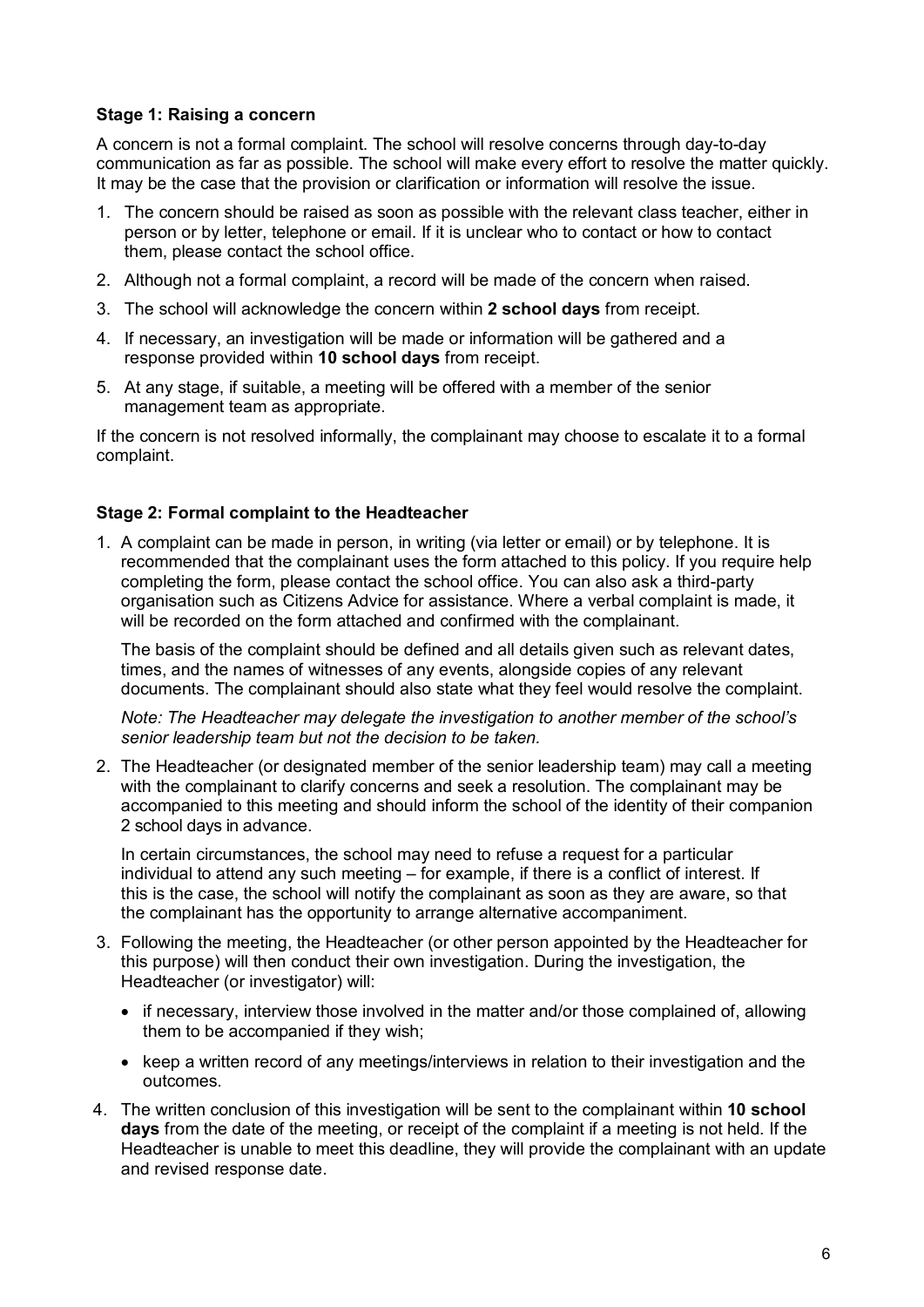The response will detail any actions taken to investigate the complaint and provide a full explanation of the decision made and the reason(s) for it. Where appropriate, it will include details of actions the school will take to resolve the complaint.

The response will also advise the complainant of how to escalate their complaint should they remain dissatisfied with the outcome of this stage.

- 5. If the complainant wishes to proceed to the next stage of the procedure, they should notify the School Business Manager/Clerk via the school office within **5 school days** of the date of the Headteachers written conclusion, ideally in writing/by email. The next stage is a panel of school governors and is the final stage of the school's complaints procedure.
- 6. The School Business Manager/Clerk will record the date the notification is received and will acknowledge it in writing (either by letter or email) within **5 school days**.

#### **Stage 3: Complaints panel hearing**

**It must be noted that the basis of a formal complaint should not change at any stage from the beginning of Stage 2. Any change or addition to the original complaint, as investigated by the Headteacher, will not be considered by the panel. New complaints must be dealt with from Stage 1 of the procedure.**

1. A panel of governors will be convened who can consider the complaint afresh. The complaints panel will consist of at least three governors with no prior involvement with the complaint. If three impartial governors are not available from the governing body, alternatives will be sought from another school.

Where the Governing Board is aware of the substance of the complaint before the review panel stage, the school will (where reasonably practicable) arrange for an independent panel to hear the complaint.

2. The School Business Manager/Clerk will set the date, time and venue of the meeting. They will try to ensure that the date of the meeting is convenient to all parties and that the venue and proceedings are accessible.

There is no requirement for complaints appeal panels to meet at a time requested by the complainant. However, governors will aim to find the middle ground between the needs of the complainant and the panel. If a complainant cannot make the proposed time, an alternative will be offered. If the complainant rejects the offer of 3 proposed dates without good reason, the panel will be held in their absence with written submissions from both parties.

If possible, at least **15 school days** notice will be given of the meeting.

The committee will decide whether to deal with the complaint by inviting parties to a meeting or through written representations only, but in making their decision they will be sensitive to the complainant's needs.

If preferred, the evidence provided by any witnesses may also be submitted in writing.

If parties are invited to a hearing, the complainant may be accompanied by a suitable companion if they wish. The school may also have an external advisor at the panel hearing if it would aid the panel process.

- 3. **At the same time** as notifying those concerned of the date of the meeting (**15 school days** before the meeting), the School Business Manager/ Clerk will:
	- ask for the details of any witnesses, companions or advisors who may be called upon at the meeting, or who's evidence is to be submitted to the panel.
	- request copies of all written material relevant to the investigation (for submission to the committee) eg: the original complaint, all records of investigations and actions taken to date, all relevant communication to date and any witness statements.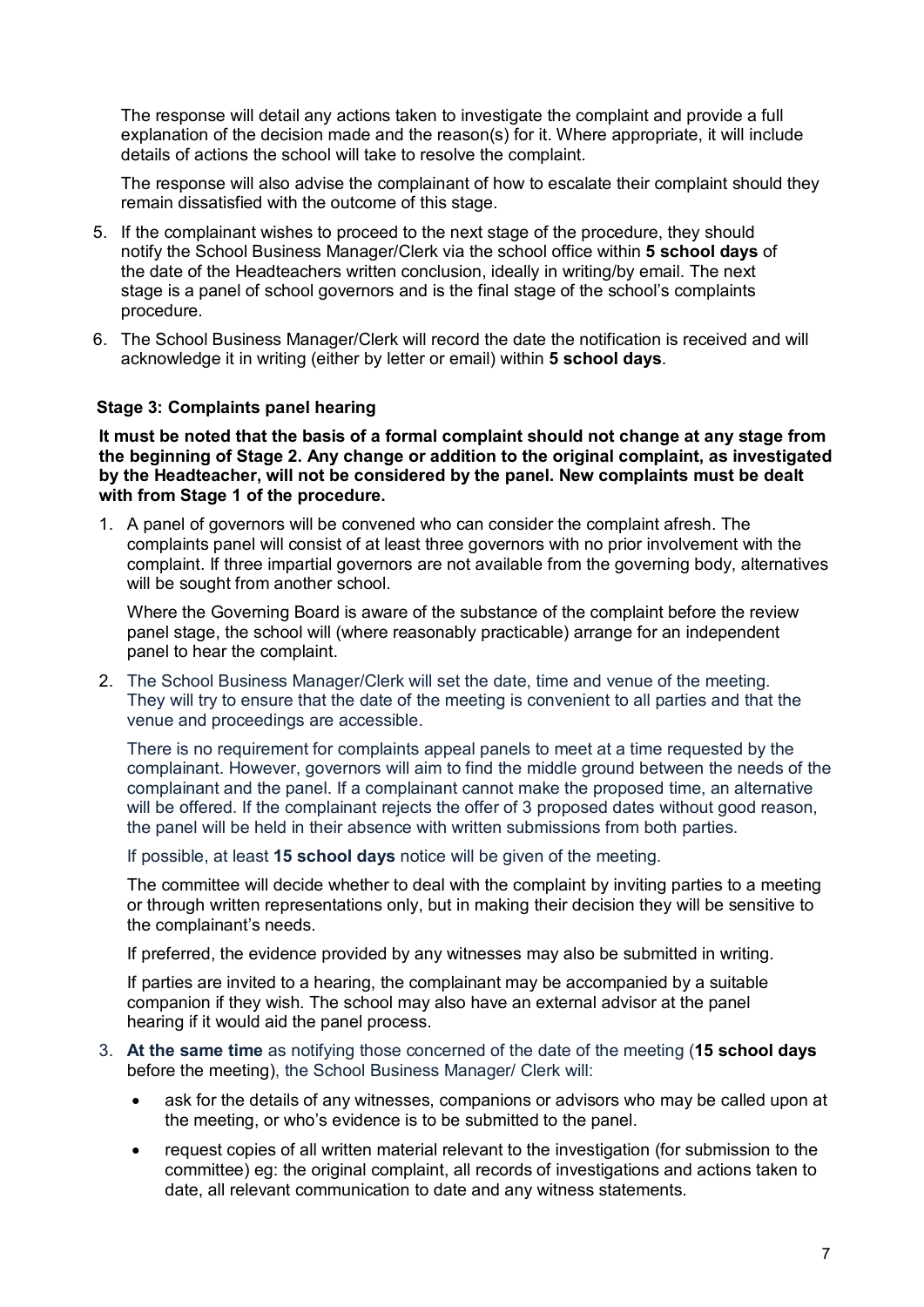*Note: Members of staff will not usually be required to attend the complaint panel hearing to give a verbal statement, unless their conduct is relevant, or their account is contentious, and the panel seeks clarification. It is sufficient that a signed written account is included in the documentation.*

- 4. **5 school days** before the date of the meeting the School Business Manager/ Clerk will:
	- disseminate the written material, including the existing record of the complaint's progress and any further submitted material, and the details of those attending the meeting, to all parties.

*Note: The names of individuals other than the complainant, the complainant's family, members of the school's staff and governors, MUST be redacted and replaced with a letter relevant to that particular individual unless they have provided their written consent for their name to be disclosed.*

This gives both parties the opportunity to raise limited reasonable queries with the panel ahead of time that they could consider, as part of their investigation into the complaint. Such queries should be passed to the School Business Manager/ Clerk **2 school days** before the panel meeting. The clarity should then come in the form of the panel's response to the complaint.

- 5. The committee will not:
	- review any new complaints at this stage;
	- consider evidence unrelated to the initial complaint; or
	- accept as evidence, recordings of conversations or events that were obtained covertly.
- 6. Meetings will be held in private. Electronic recordings of meetings or conversations are not normally permitted unless a complainant's own disability or special needs require it. If this is the case, prior knowledge and consent of all parties attending must be sought before meetings or conversations take place. If a complainant or other person involved in the complaints procedure requires an interpreter, a signer or any other assistance at meetings or at a complaint panel hearing, they should let the school know with as much notice as possible.
- 7. During the Complaints Panel Hearing, only panel members may ask questions of the complainant and/or the school, or witnesses for either party. If the complainant or the school have any queries that they wish to raise, these must be submitted to the Clerk of Governors/SBM 2 school days before the meeting. These will be passed on to the panel who may raise them.

*Note: Complaints about staff conduct will not generally be handled under this complaints procedure. Complainants will be advised that any staff conduct complaints will be considered under staff disciplinary procedures, if appropriate, but outcomes will not be shared with them.* 

### **Outcome (see section 6)**

The panel will consider the complaint and all the evidence presented. The panel can:

- uphold the complaint in whole or in part; or
- dismiss the complaint in whole or in part.

If the complaint is upheld in whole or in part, the panel will:

- decide on the appropriate action to be taken (see section 6);
- where appropriate, recommend changes to the school's systems or procedures to prevent similar issues in the future.

None of the above will constitute an admission of negligence or an acceptance of liability on behalf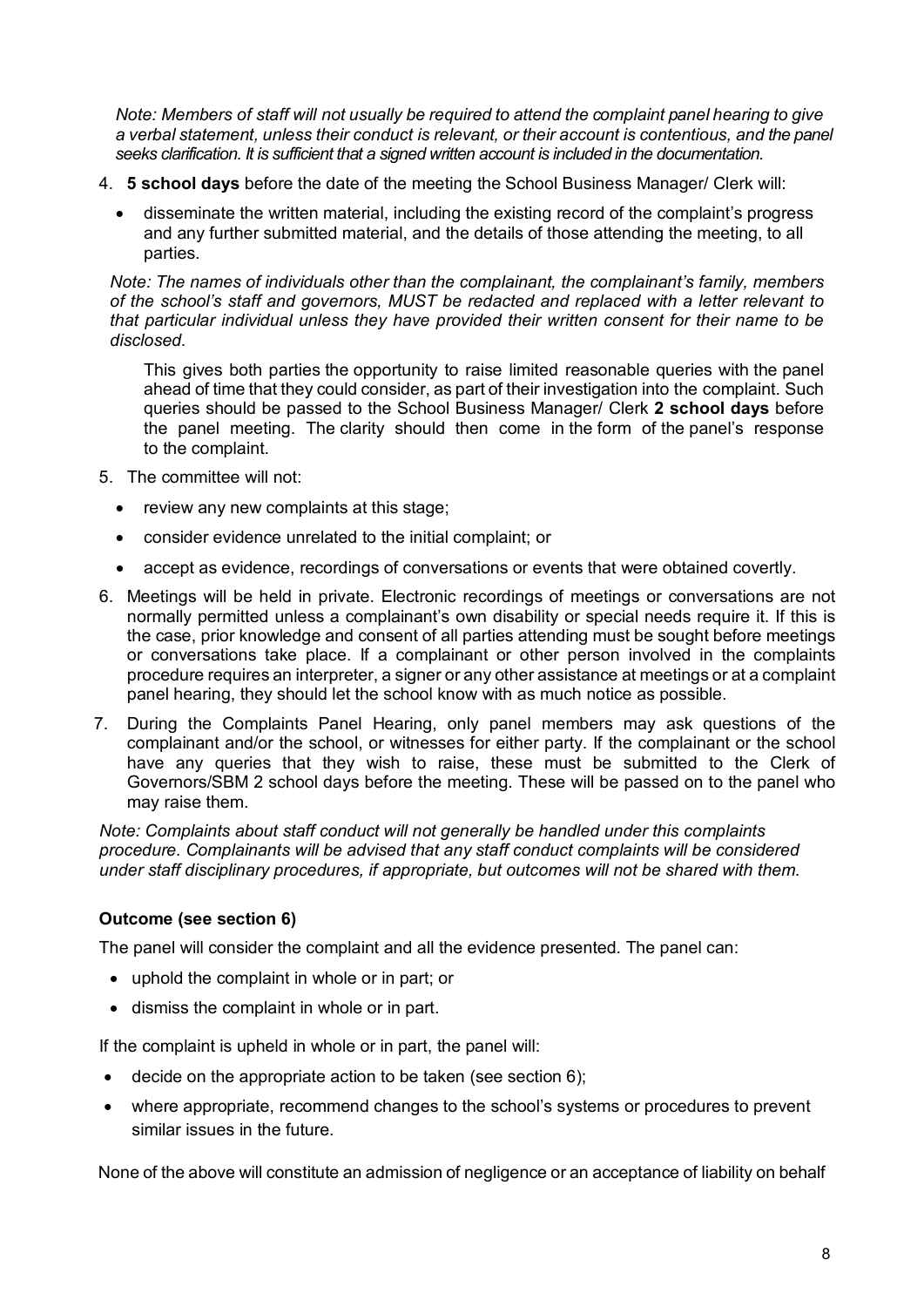of the school.

Once the outcome has been agreed by the panel, the chair of the complaints panel will provide the complainant and Headteacher with a full explanation of their decision and the reason(s) for it, in writing, within **10 school days** from the date of the meeting.

The letter to the complainant will include details of how to contact the Department for Education if they are dissatisfied with the way their complaint has been handled by the school.

# <span id="page-8-0"></span>**8. Learning lessons**

The Governing Board will review any underlying issues raised by complaints with the Headteacher, where appropriate, to determine whether there are any improvements that the school can make to its procedures or practice to help prevent similar events in the future.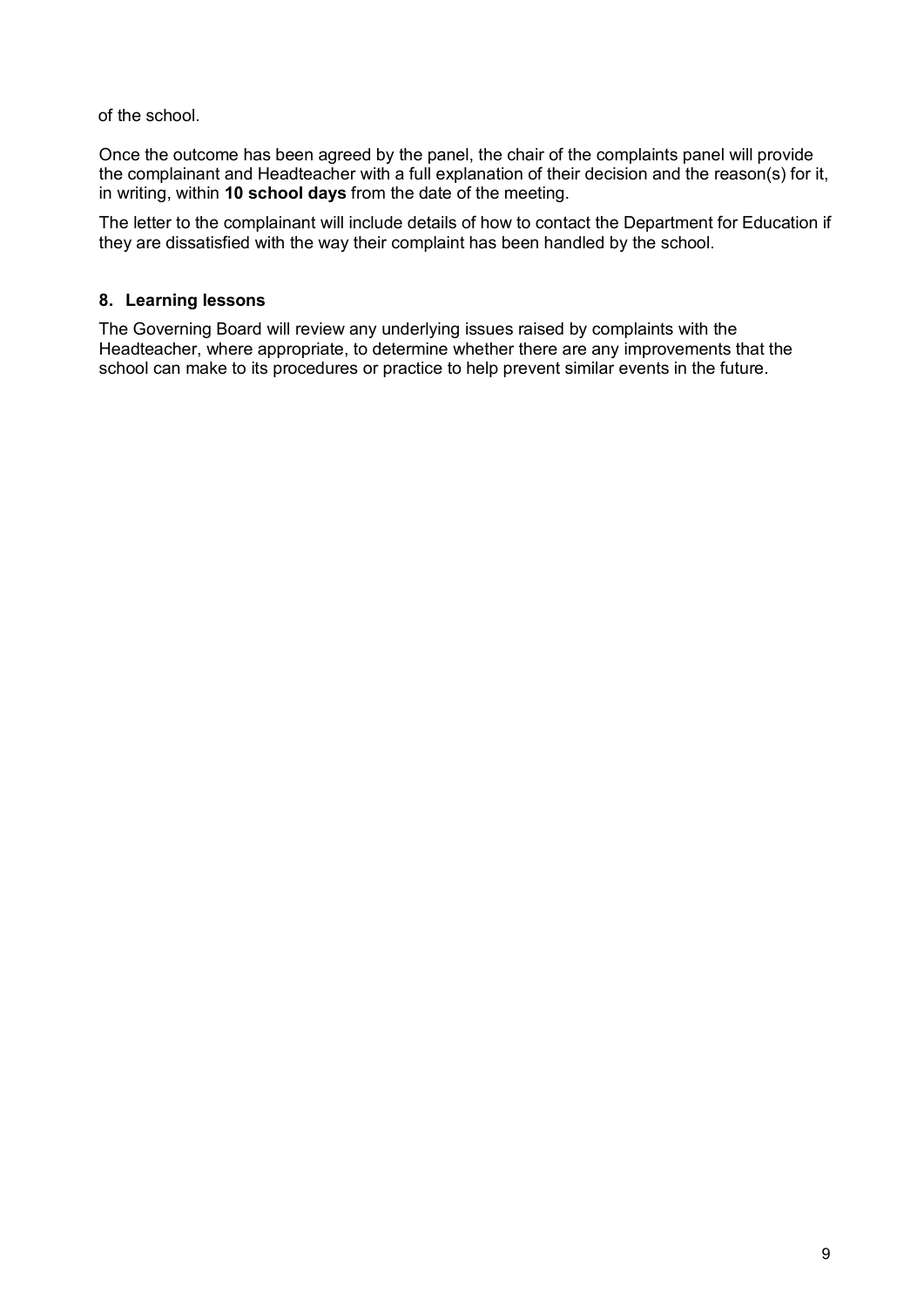# **9. The complaints panel process**

The complaints panel hearing will follow the following process. The chair of the complaints panel may, at their discretion, give more time, remind someone of the Wellington School's Behaviour Policy or stop the panel process. Members of the complaints panel may ask questions or seek clarification at any time.



**school days** from the date of the meeting.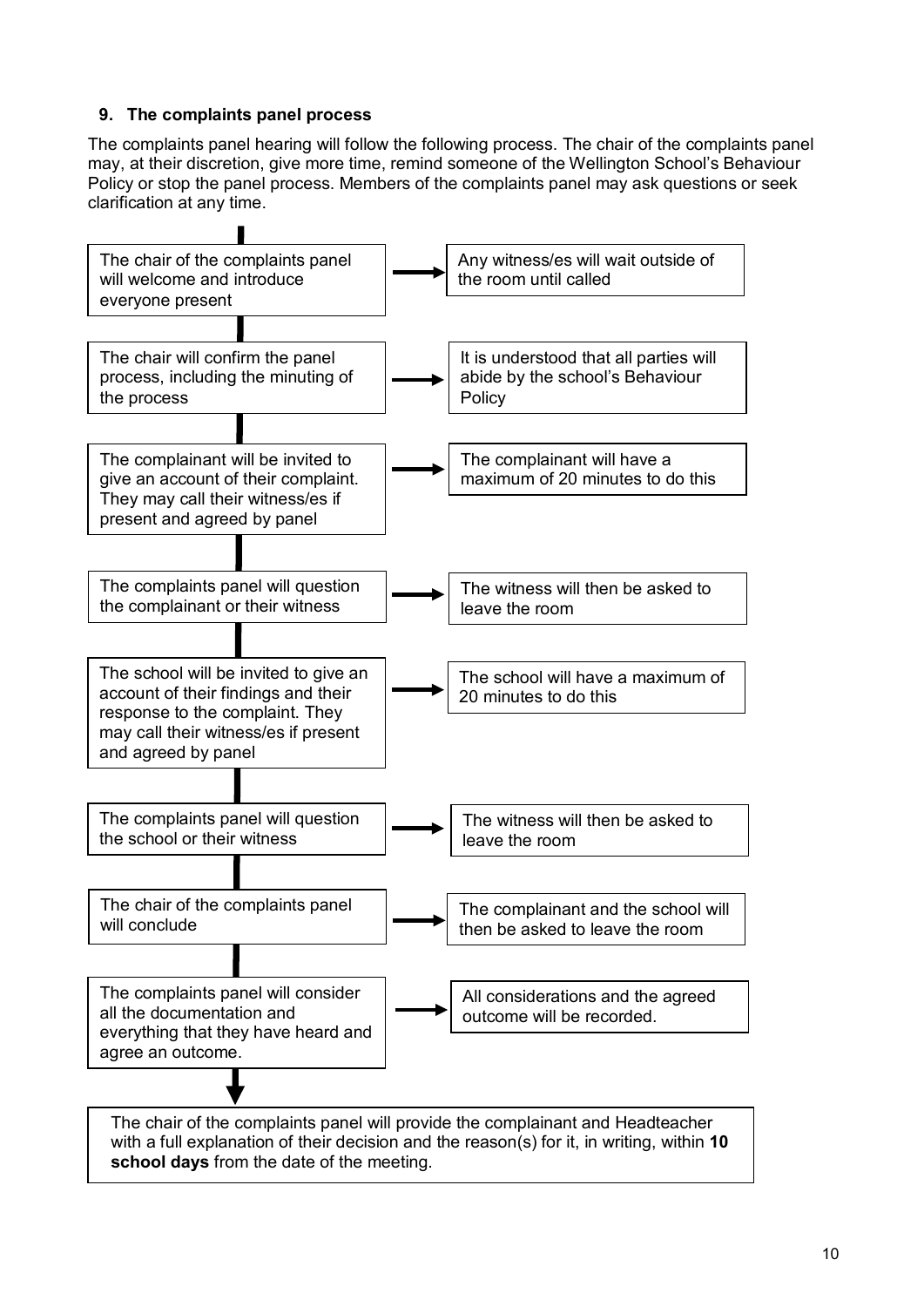## <span id="page-10-0"></span>**10. Referring complaints to the Department for Education**

If the complainant is unsatisfied with the outcome of the school's complaints procedure, they can refer their complaint to the Department for Education (DfE) which considers complaints relating to maintained schools on behalf of the secretary of state.

They will not re-investigate the matter of the complaint. It will look at whether the school's complaints policy and any other relevant statutory policies that the school holds were adhered to. They also look at whether the school's statutory policies adhere to education legislation. The DfE may direct the school to re-investigate the complaint where it is clear the school has acted unlawfully or unreasonably.

For more information or to refer a complaint, see the following webpage:<https://www.gov.uk/complain-about-school>

## **11. Persistent complaints**

Where a complainant tries to re-open the issue with the school after the complaints procedure has been fully exhausted and the school has done everything it reasonably can in response to the complaint, the Chair of Governors (or other appropriate person in the case of a complaint about the Chair) will inform the complainant that the matter is closed.

If the complainant subsequently contacts the school again about the same issue, the school can choose not to respond. The normal circumstance in which we will not respond is if:

- *a.* the school has taken every reasonable step to address the complainant's needs, *and*
- *b.* the complainant has been given a clear statement of the school's position and their options (if any), *and*
- c. the complainant is contacting the school repeatedly but making substantially the same points each time.

However, this list is not intended to be exhaustive.

The school will be most likely to choose not to respond if:

- d. we have reason to believe the individual is contacting the school with the intentionof causing disruption or inconvenience; and/or
- e. complaints are without merit, obsessive, persistent, harassing, prolific, repetitious;
- f. the individual's letters/emails/telephone calls are often or always abusive or aggressive; and/or
- g. the individual makes insulting personal comments about, or threats towards, school staff.

Unreasonable behaviour which is abusive, offensive or threatening may constitute an unreasonably persistent complaint.

Once the school has decided that it is appropriate to stop responding, the complainant will be informed in writing, either by letter or email.

The school will ensure when making this decision that complainants making any new complaint are heard, and that the school acts reasonably.

### **Unreasonably persistent complaints**

*The school is committed to dealing with all complaints fairly and impartially, and to providing a high quality service to those who complain. We will not normally limit the contact complainants have with the school. However, we do not expect our staff to tolerate unacceptable behaviour and will take action to protect staff from that behaviour, including that which is abusive, offensive or threatening.*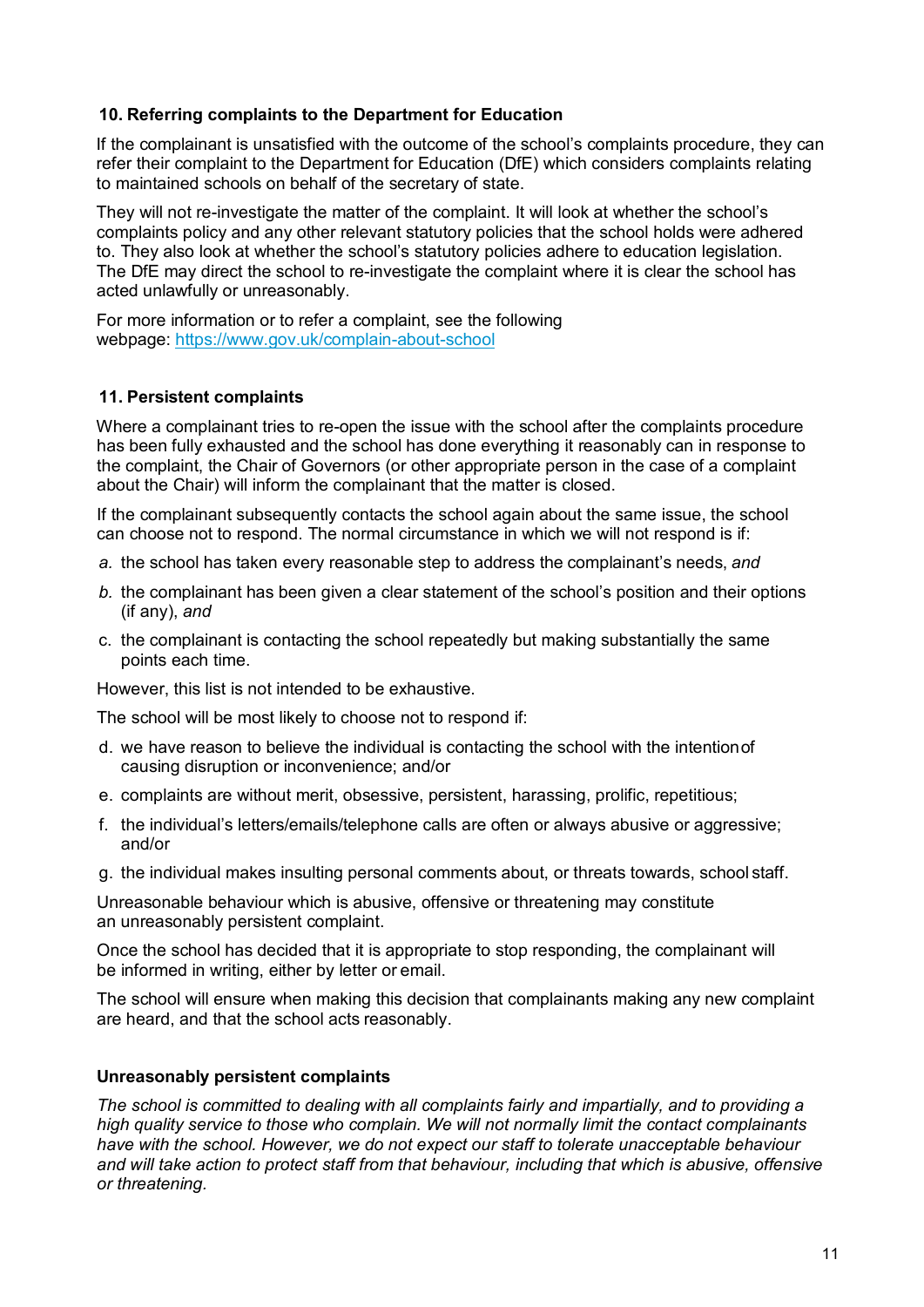*Wellington Primary School defines unreasonable complainants as 'those who, because of the frequency or nature of their contacts with the school, hinder our consideration of their or other people's complaints'.*

*A complaint may be regarded as unreasonable when the person making the complaint:-*

- *refuses to articulate their complaint or specify the grounds of a complaint or the outcomes sought by raising the complaint, despite offers of assistance*
- *refuses to co-operate with the complaints investigation process*
- *refuses to accept that certain issues are not within the scope of the complaints procedure*
- *insists on the complaint being dealt with in ways which are incompatible with the complaints procedure or with good practice*
- *introduces trivial or irrelevant information which they expect to be taken into account and commented on*
- *raises large numbers of detailed but unimportant questions, and insists they are fully answered, often immediately and to their own timescales*
- *makes unjustified complaints about staff who are trying to deal with the issues, and seeks to have them replaced*
- *changes the basis of the complaint as the investigation proceeds*
- *repeatedly makes the same complaint (despite previous investigations or responses concluding that the complaint is groundless or has been addressed)*
- *refuses to accept the findings of the investigation into that complaint where the school's complaint procedure has been fully and properly implemented and completed including referral to the Department for Education*
- *seeks an unrealistic outcome*
- *makes excessive demands on school time by frequent, lengthy and complicated contact with staff regarding the complaint in person, in writing, by email and by telephone while the complaint is being dealt with*
- *uses threats to intimidate*
- *uses abusive, offensive or discriminatory language or violence*
- *knowingly provides falsified information*
- *publishes unacceptable information on social media or other public forums.*

*Complainants should try to limit their communication with the school that relates to their complaint, while the complaint is being progressed. It is not helpful if repeated correspondence is sent (either by letter, phone, email or text), as it could delay the outcome being reached.* 

*Whenever possible, the Headteacher or Chair of Governors will discuss any concerns with the complainant informally before applying an 'unreasonable' marking.*

*If the behaviour continues the Headteacher will write to the complainant explaining that their behaviour is unreasonable and asking them to change it. For complainants who excessively contact the school causing a significant level of disruption, we may specify methods of communication and limit the number of contacts in a communication plan. This will usually be reviewed after 6 months.*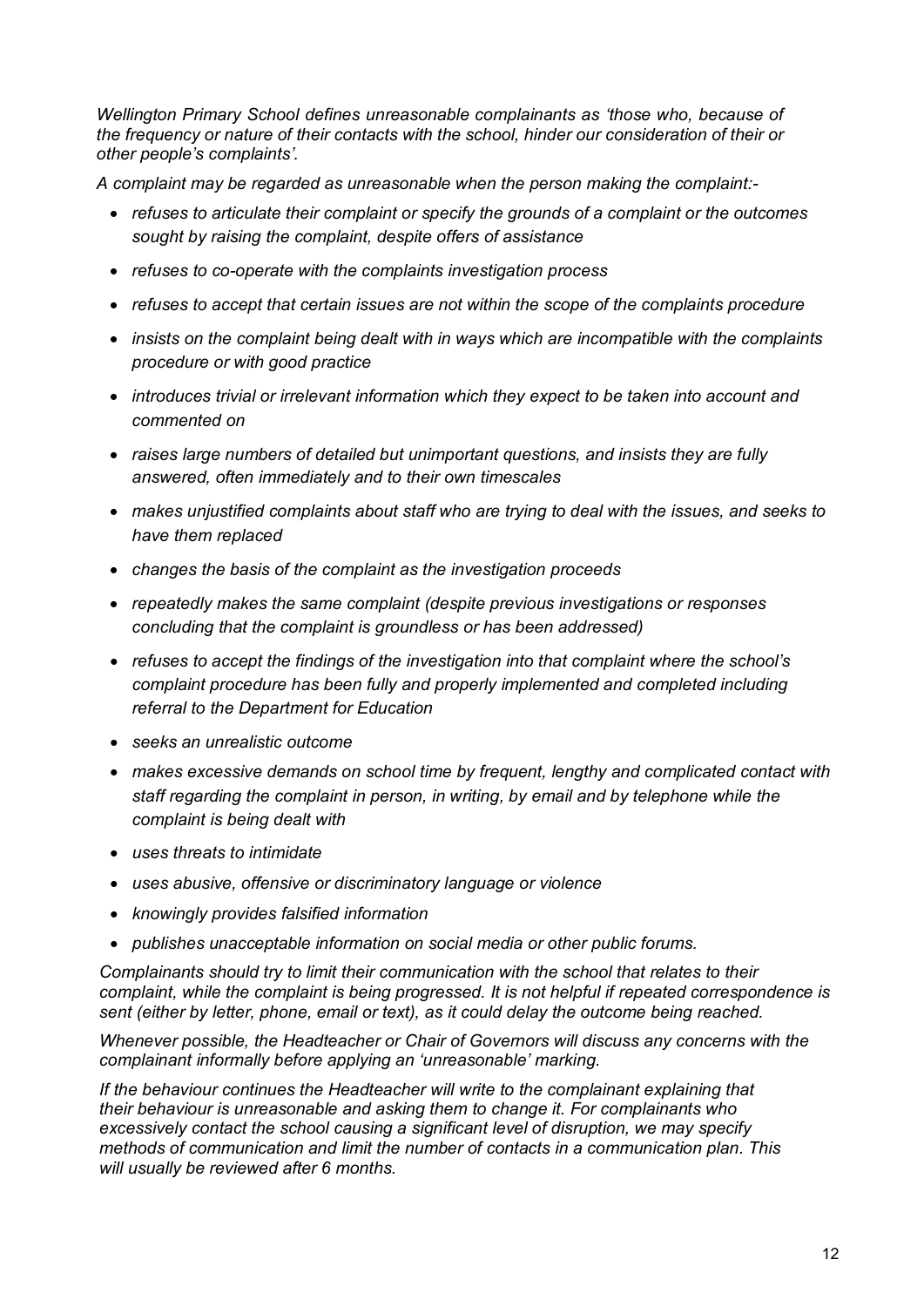*In response to any serious incident of aggression or violence, the concerns and actions taken will be put in writing immediately and the police informed. This may include banning an individual from the school.*

*Although fulfilling a public function, schools are private places. The public has no automatic right of entry. Schools will therefore act to ensure they remain a safe place for pupils, staff and other members of their community.*

*If a parent's behaviour is a cause for concern, a school can ask him/her to leave school premises. In serious cases, the Headteacher or the local authority can notify them in writing that their implied licence to be on school premises has been temporarily revoked subject to any representations that the parent may wish to make. Schools should always give the parent the opportunity to formally express their views on the decision to bar in writing.*

*The decision to bar will then be reviewed, taking into account any representations made by the parent and possible legal advice, and either confirmed or lifted. If the decision is confirmed the parent should be notified in writing, explaining how long the bar will be in place.*

*Anyone wishing to complain about being barred can do so, by letter or email, to the Headteacher or Chair of Governors. However, complaints about barring cannot be escalated to the Department for Education. Once the school's own complaints procedure has been completed, the only remaining avenue of appeal is through the Courts; independent legal advice must therefore be sought.*

# <span id="page-12-0"></span>**12. Record-keeping**

The school will record the progress of all complaints, including information about actions taken at all stages, how the complaint was resolved, and the final outcome. The records will also include copies of letters and emails, and notes relating to meetings and phone calls.

This material will be treated as confidential and held centrally and will be viewed only by those involved in investigating the complaint or on the review panel.

This is except where the Secretary of State (or someone acting on their behalf) or the complainant requests access to records of a complaint through a freedom of information (FOI) request or under the terms of the Data Protection Act or GDPR, or where the material must be made available during a school inspection.

Records of complaints will be kept inline with Data Protection legislation, GDPR and professional guidance:

- For major complaints, records will be kept for 6 years after the complaint is resolved.
- For complaints related to negligence, records will be kept for 15 years after the complaint is resolved.
- For complaints related to child protection or safeguarding issues, records will be kept for 40 years after the complaint is resolved.

Records Management Society's [information management toolkit](https://irms.org.uk/page/SchoolsToolkit) for schools (2019).

### **13.Links with other policies**

Policies dealing with other forms of complaints include:

- a. Child protection and safeguarding policy and procedures
- b. Admissions policy
- c. Exclusions policy
- d. Staff grievance procedures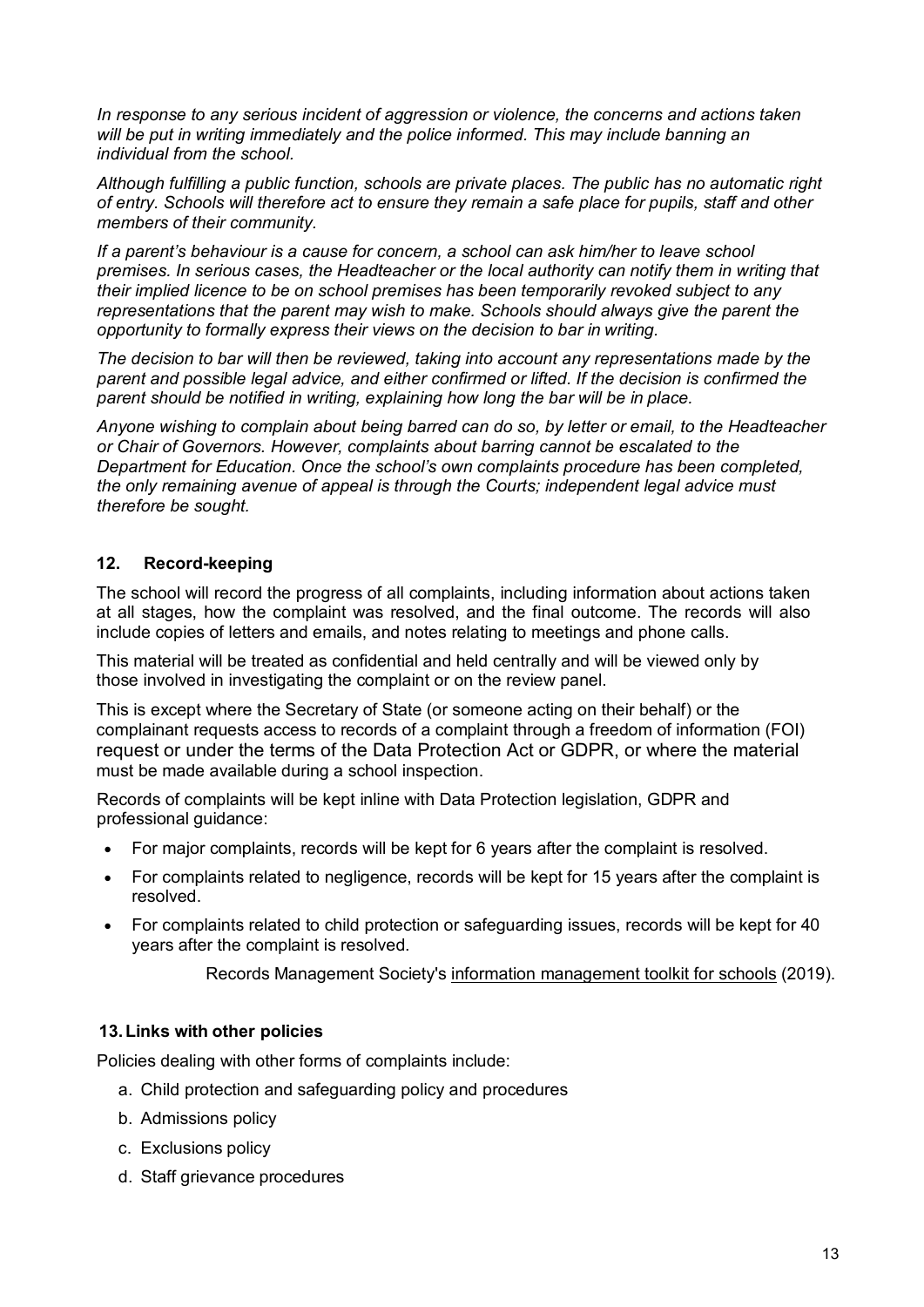- e. Staff disciplinary procedures
- f. SEN policy and information report
- g. Equality Policy
- h. Data Protection/GDPR

## **14.Monitoring arrangements**

The Governing Board will monitor the effectiveness of the complaints procedure in ensuring that complaints are handled properly. The Governing Board will track the number and nature of complaints, and review any underlying issues.

All complaints are logged and overseen by the School Business Manager

This policy will be reviewed by the Governing Board every 2 years**.** At each review, the policy will be approved by the Full Governing Board and the Headteacher.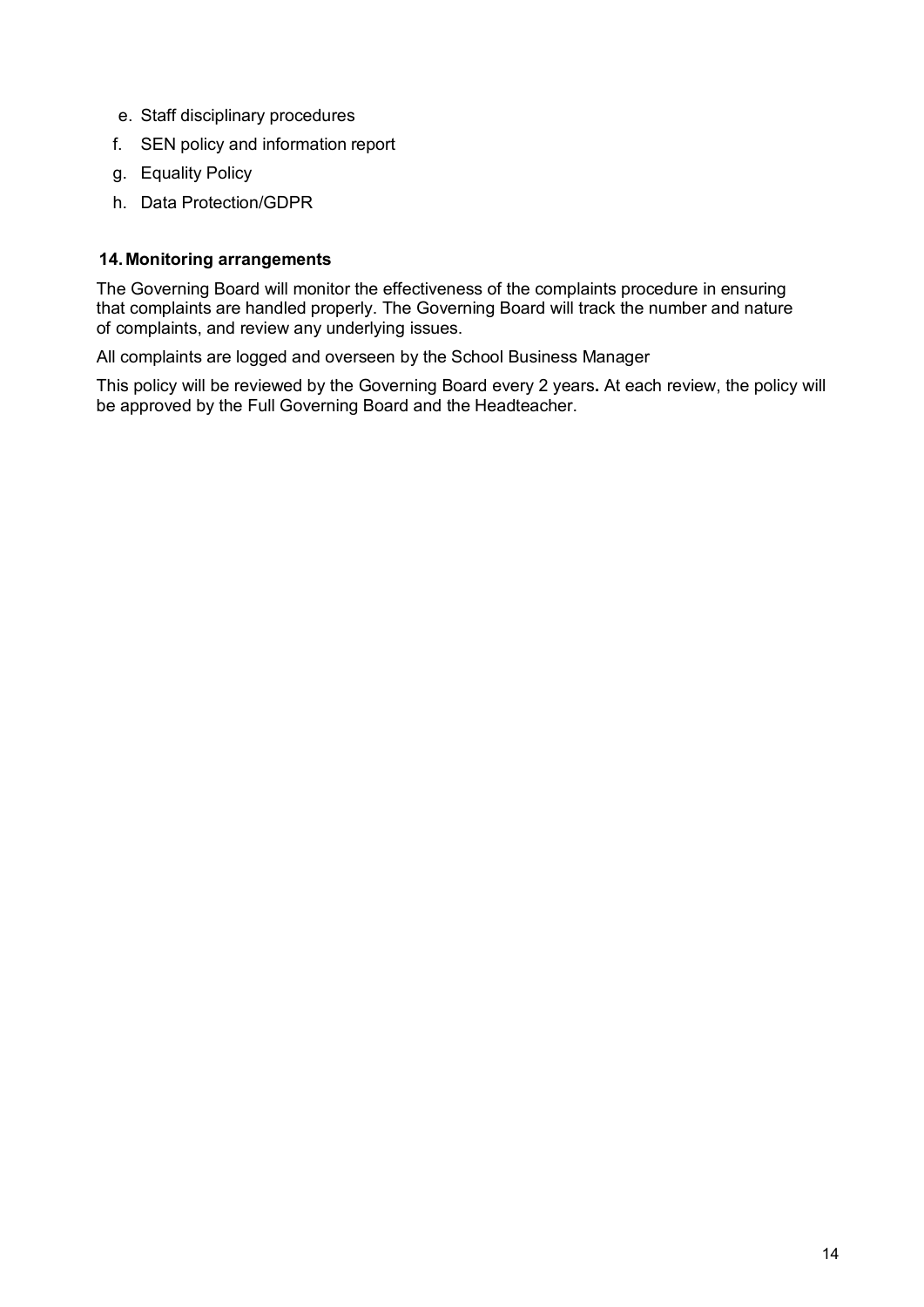# **Formal Complaint Form**

Please complete and return to the school office, who will acknowledge receipt and explain what action will be taken.

| Your name:                                                                                                                                                                                                                                             |
|--------------------------------------------------------------------------------------------------------------------------------------------------------------------------------------------------------------------------------------------------------|
| Pupil's name (if relevant):                                                                                                                                                                                                                            |
| Your relationship to the pupil (if relevant):                                                                                                                                                                                                          |
| <b>Address:</b>                                                                                                                                                                                                                                        |
|                                                                                                                                                                                                                                                        |
| Postcode:<br>Day time telephone number:                                                                                                                                                                                                                |
| Evening telephone number:<br>Do you require any adjustments to enable you to access this process due to illness,<br>disability or other reason? Answer: Yes/No.                                                                                        |
| If yes, please approach the School Business Manager/Clerk via the school office to discuss any<br>reasonable adjustments we may be able to make.                                                                                                       |
| Please give details of your complaint including the dates and times of any relevant events<br>and the names of any witnesses. Please include whether you have spoken to anybody at<br>the school about it. (Continue on a separate sheet if necessary) |
|                                                                                                                                                                                                                                                        |
|                                                                                                                                                                                                                                                        |
|                                                                                                                                                                                                                                                        |
|                                                                                                                                                                                                                                                        |
|                                                                                                                                                                                                                                                        |
|                                                                                                                                                                                                                                                        |
|                                                                                                                                                                                                                                                        |
|                                                                                                                                                                                                                                                        |
|                                                                                                                                                                                                                                                        |
|                                                                                                                                                                                                                                                        |
|                                                                                                                                                                                                                                                        |